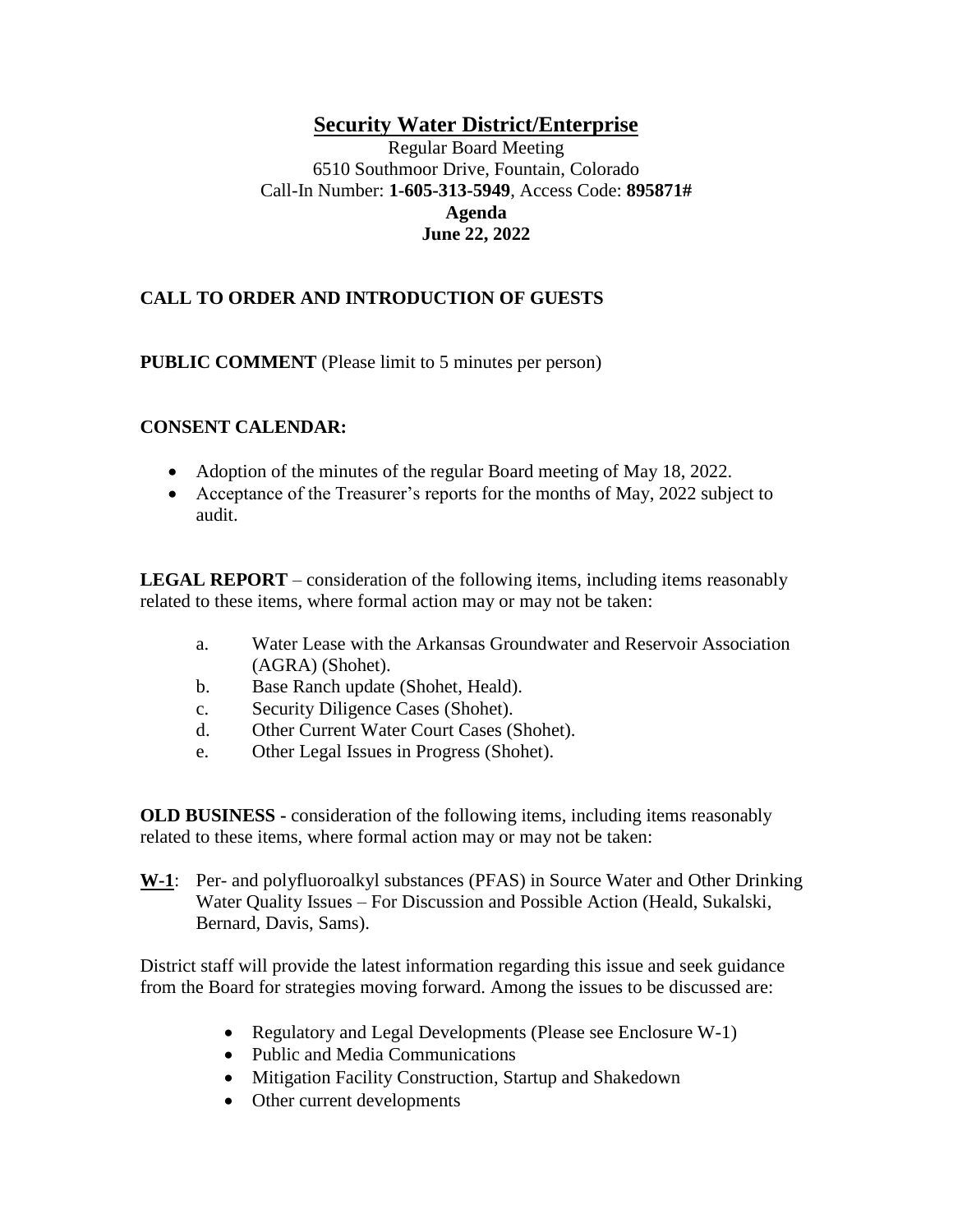#### **Security Water District/Enterprise**

Regular Board Meeting 6510 Southmoor Drive, Fountain, Colorado **Agenda June 22, 2022** (continued)

**W-2**: 2021 District Financial Audit update – For Discussion and Possible Action (Heald).

The District typically receives the annual audit report and related documents from Hoelting and Company, Inc., CPAs, each year prior to the June Board of Directors meeting. This year, the annual audit report may not be completed until the end of June. Consequently, the report will not be available for Board acceptance until the July Board of Directors meeting. The general manager will be prepared to provide additional information during this meeting.

**W-3:** Authorization of Additional Expenditures for Water System Improvements – For Discussion and Possible Action (Heald, Davis, Sams).

Recommended motion: "… to authorize change orders for additional expenditures by the District and Pate Construction Co., Inc. for water system improvements as described."

During the water system improvement work being done by Pate Construction Co., Inc. in the Ponderosa Drive area, unexpected conditions were encountered in the intersection of Security Boulevard and Grand Boulevard. In order to keep the project moving, the District's general manager signed a change order for \$14,240.28 on May 26, 2022, that was intended to help determine the underground conditions in that intersection. It now appears that additional funding in an amount to be determined will be needed in order to reconstruct the water infrastructure at that location. Details will be provided during this meeting. Please see Enclosure W-3 for a copy of the change order that was signed in May.

**NEW BUSINESS -** consideration of the following items, including items reasonably related to these items, where formal action may or may not be taken:

**W-4:** Appointment of Assistant Secretary/Treasurer – For Discussion and Possible Action (Heald).

Recommended motion: "…to appoint the general manager, Roy E. Heald, as District's Assistant Secretary/Treasurer."

In keeping with past practice, the general manager is recommending that he be appointed as the District's Assistant Secretary/Treasurer.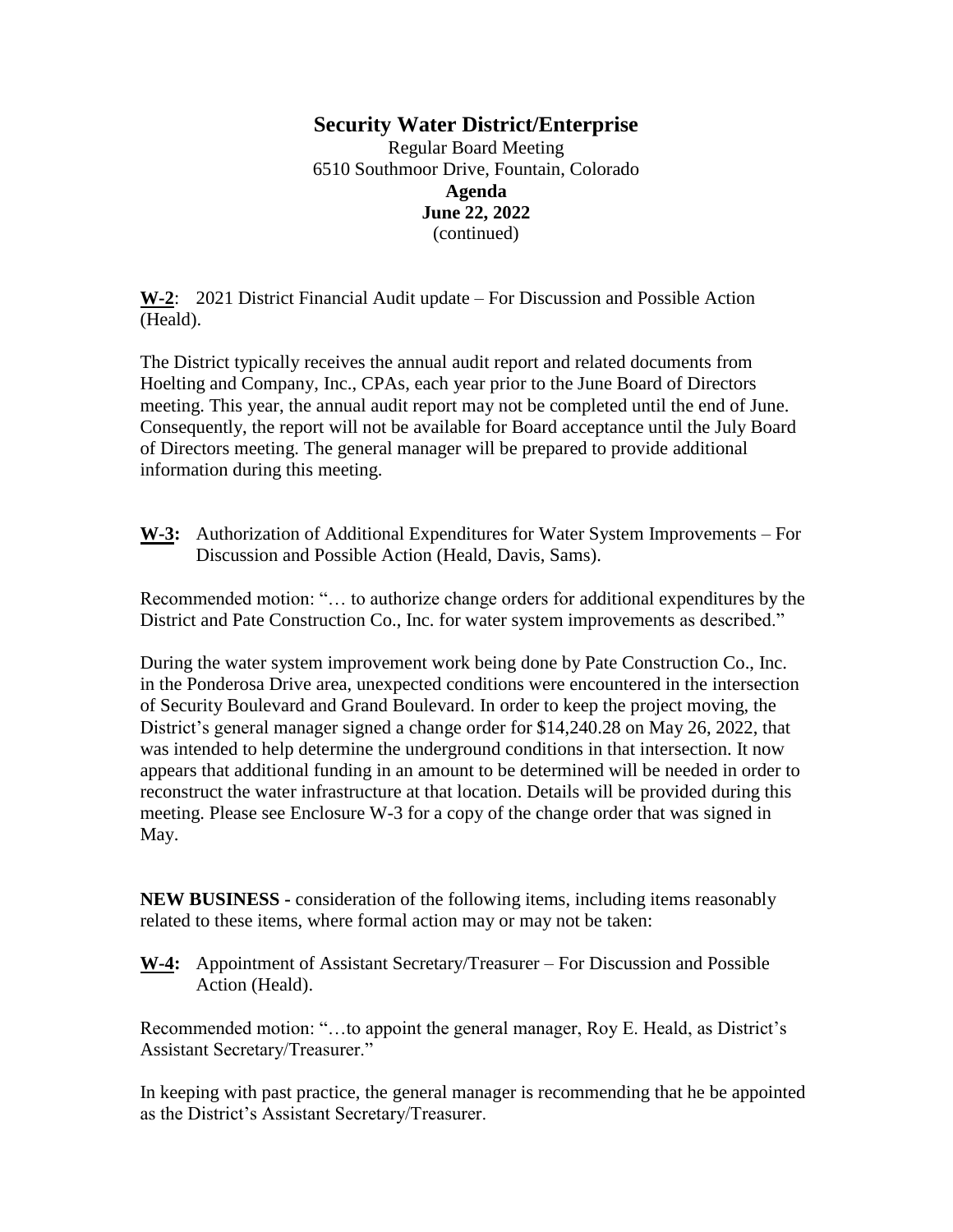#### **Security Water District/Enterprise**

Regular Board Meeting 6510 Southmoor Drive, Fountain, Colorado **Agenda June 22, 2022** (continued)

**W-5:** Modification of the District's Personnel Manual with regard to Temporary Employees – For Discussion and Possible Action (Heald).

Recommended motion: "…to modify the District's Personnel Manual to exempt Temporary Employees from the Nepotism policy."

District staff is recommending that the Board consider exempting temporary employees from the Personnel Manual's nepotism policy. Staff feels that it would be beneficial to the District to make this change. Additional discussion will occur during this meeting. Please see Enclosure W-5 for a copy of the pertinent sections of the Personnel Manuel as well as the recommended change.

**OTHER -** consideration of the following reports, including items reasonably related to these reports, where formal action may or may not be taken:

Superintendent's Report (Davis)

Manager of Operations Report (Bernard)

Assistant Manager's Report (Sukalski)

General Manager's Report (Heald)

**EXECUTIVE SESSION:** (if necessary) Consideration of the following items (motion will include subject matter to be discussed in as much detail as possible without compromising the purpose for which the session is being called):

**Next Regular Meeting: July 20, 2022 at 231 Security Boulevard, El Paso County, Colorado**

#### **ADJOURN**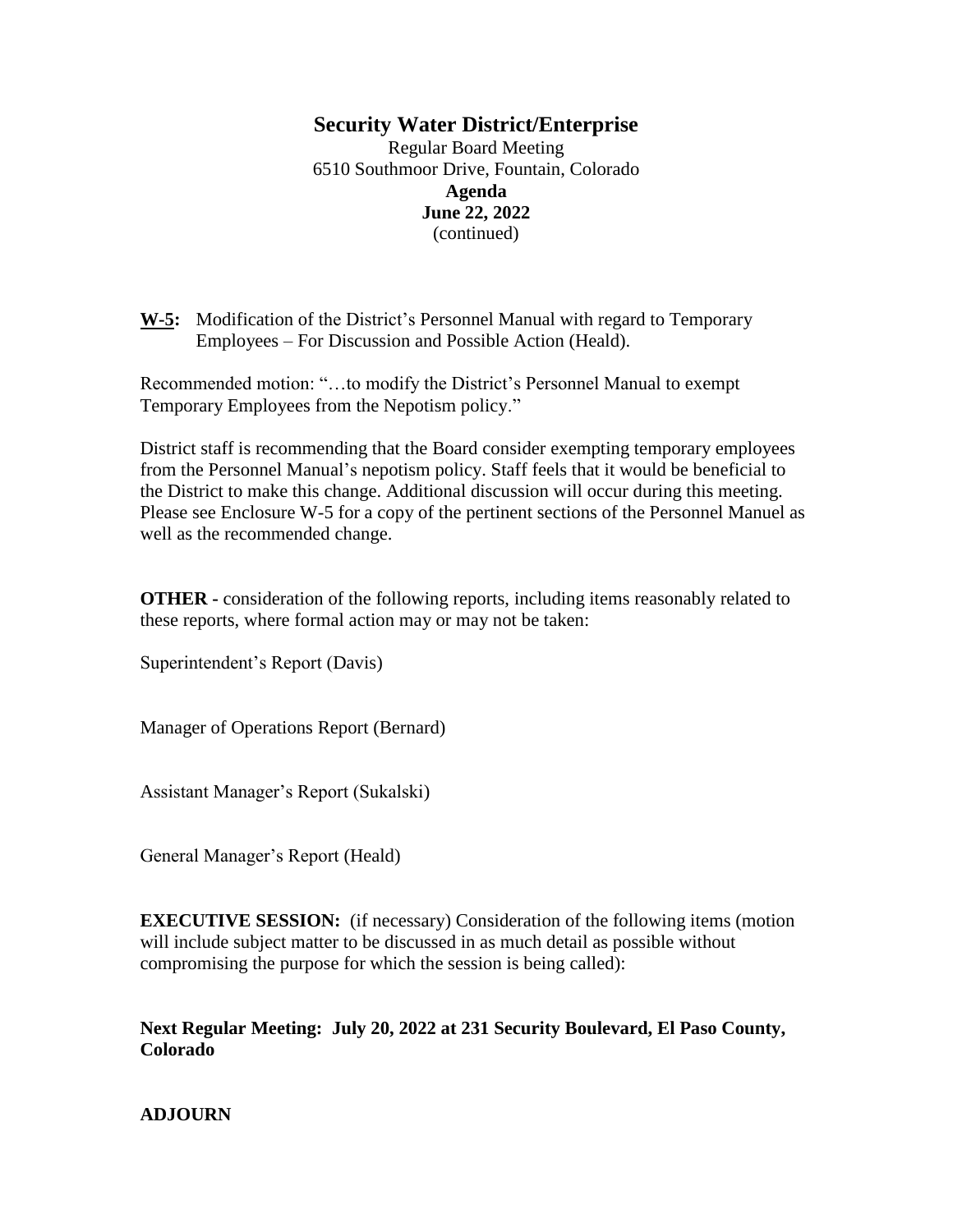## **Security Sanitation District/Enterprise**

Regular Board Meeting 6510 Southmoor Drive, Fountain, Colorado Call-In Number: **1-605-313-5949**, Access Code: **895871# Agenda June 22, 2022**

## **CALL TO ORDER AND INTRODUCTION OF GUESTS**

**PUBLIC COMMENT** (Please limit to 5 minutes per person)

#### **CONSENT CALENDAR:**

- Adoption of the minutes of the regular Board meeting of May 18, 2022.
- Acceptance of the Treasurer's reports for the months of May, 2022 subject to audit.

**LEGAL REPORT** – consideration of the following items, including items reasonably related to these items, where formal action may or may not be taken:

a. Other Legal Issues in Progress (Shohet)

**OLD BUSINESS -** consideration of the following items, including items reasonably related to these items, where formal action may or may not be taken:

**S-1**: Design and Construction of Wastewater Treatment Plant Improvements – For Discussion and Possible Action (Sukalski, Bernard, Sipe, Sams, Morton).

District staff and consultants will provide the Board with the latest information regarding the status of wastewater plant improvements being designed by GMS, Inc., and constructed by the Construction Manager at Risk (CMAR), Moltz Construction, Inc.

**S-2**: 2021 District Financial Audit update – For Discussion and Possible Action (Heald).

The District typically receives the annual audit report and related documents from Hoelting and Company, Inc., CPAs, each year prior to the June Board of Directors meeting. This year, the annual audit report may not be completed until the end of June. Consequently, the report will not be available for Board acceptance until the July Board of Directors meeting. The general manager will be prepared to provide additional information during this meeting.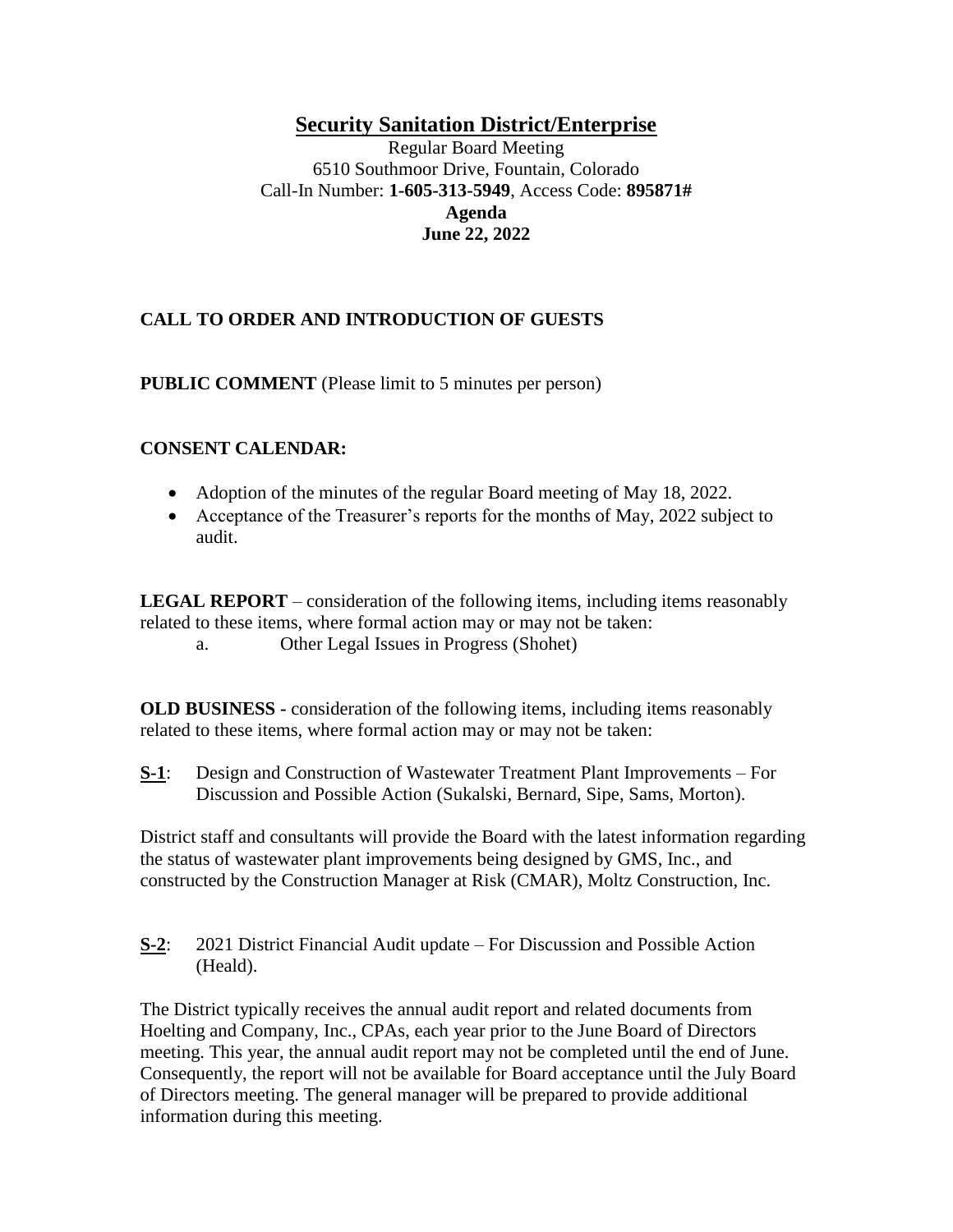# **Security Sanitation District/Enterprise**

Regular Board Meeting 6510 Southmoor Drive, Fountain, Colorado **Agenda June 22, 2022** (continued)

**NEW BUSINESS -** consideration of the following items, including items reasonably related to these items, where formal action may or may not be taken:

**S-3**: Purchase of New Service Vehicle - For Discussion and Possible Action (Sipe, Heald).

Recommended motion: "…to purchase the new service vehicle recommended by the District Superintendent at a cost not to exceed \$48,000."

The District Superintendent is recommending that the District purchase a new service vehicle to replace an old vehicle in its fleet. Details of this recommendation will be provided during this meeting. Please see enclosure S-3 for two vehicle purchase quotations and a letter from the Superintendent.

**S-4**: Appointment of Assistant Secretary/Treasurer – For Discussion and Possible Action (Heald).

Recommended motion: "…to appoint the general manager, Roy E. Heald, as District's Assistant Secretary/Treasurer."

In keeping with past practice, the general manager is recommending that he be appointed as the District's Assistant Secretary/Treasurer.

**S-5:** Modification of the District's Personnel Manual with regard to Temporary Employees – For Discussion and Possible Action (Heald).

Recommended motion: "…to modify the District's Personnel Manual to exempt Temporary Employees from the Nepotism policy."

District staff is recommending that the Board consider exempting temporary employees from the Personnel Manual's nepotism policy. Staff feels that it would be beneficial to the District to make this change. Additional discussion will occur during this meeting. Please see Enclosure W-5 for a copy of the pertinent sections of the Personnel Manuel as well as the recommended change.